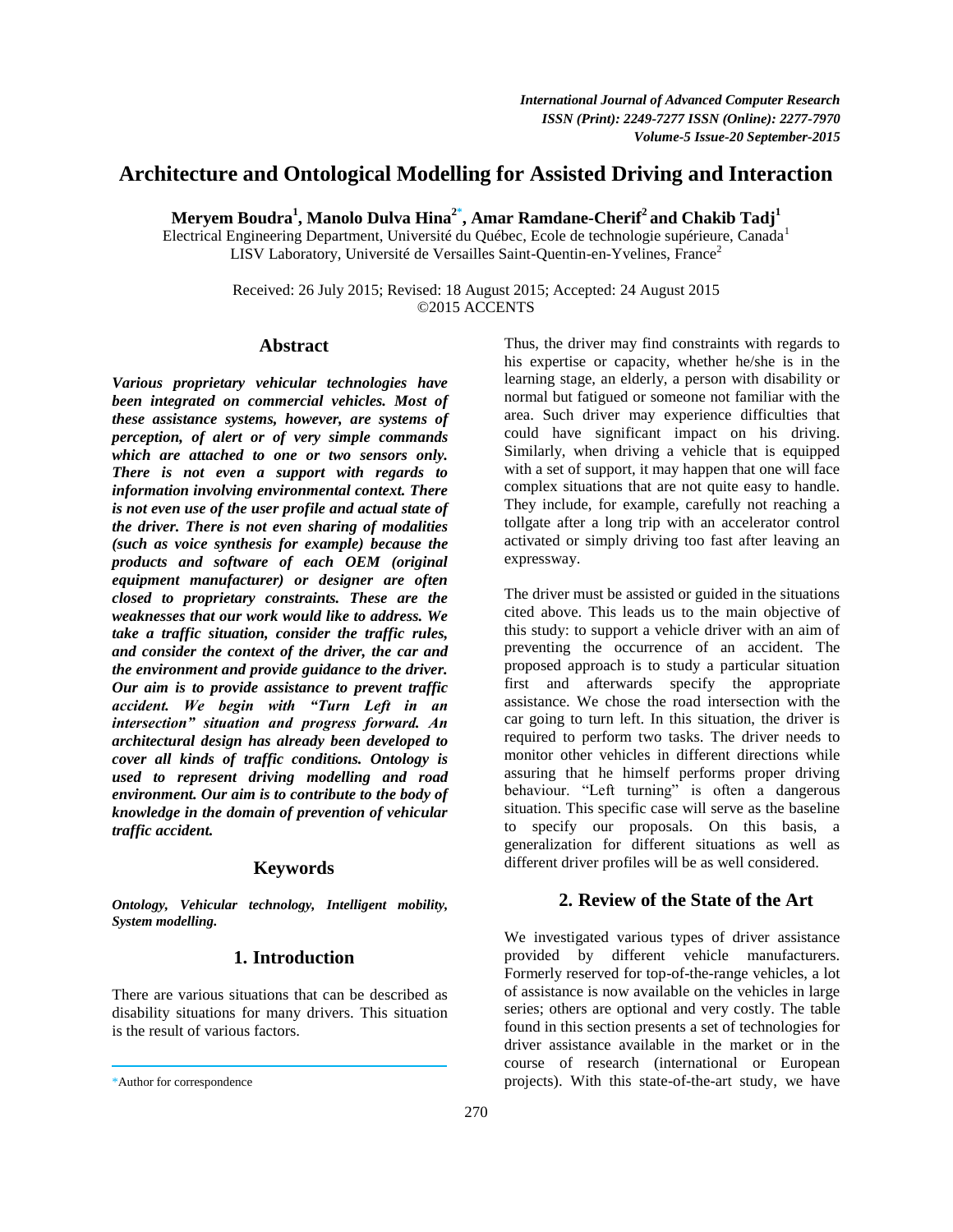decided to deal more particularly with assistive technologies associated with our specimen traffic event-turning left in an intersection [1]. See Figure 1.



**Figure 1: Traffic event of interest in this paper – Vehicle turning left**

**2.1 Brake assistance and Distance Assessment** In this framework, the adaptive acceleration control and collision avoidance systems are important in terms of managing obstacles in front of the vehicle before the vehicle arrive to a stop. This case may also be used for controlling acceleration prior to the arrival in a toll station.

The brake assistance is essential prior to arrival at a stop especially in cases where the driver is distracted. In some emergency situations, the driver does not usually step on the brake pedal as often and as strong as he should do. Hence, when the system detects a transition of driver abnormally changing from the accelerator pedal to the brake pedal, the system should decide to put the maximum brake pressure possible.

In 2003, Daimler-Benz has significantly improved its system, called BAS Plus [2], by pairing it with radar for distance management. The objective was to avoid collision in the rear of the car or to lessen the impact of collision. In this system, with the following car equipped with BAS Plus, the distance and the approaching speed between the two vehicles are constantly measured. In the event that their speed

difference becomes too high, a visual alarm is triggered and an action on the brake activates the emergency brake assistance.

#### **2.2 Intelligent Speed Assistant**

Thanks to the digital road map of the geo-positioning systems or to the optical recognition of road signs, the speed wizard (ISA or Intelligent Speed Assistance) is generally well informed of the maximum speed in a specific part of the road on which a driver is situated. It may, in the event that the driver exceeds this speed, actuate an alarm (passive version) or automatically reduce the speed (active version). The ISA contributes to road safety, allowing drivers to drive more relaxed. The anti-collision system warns driver of imminence of a collision and may prevent it. It is activated when someone approaches too close to a preceding vehicle or when there is an obstacle on the road.

Some systems intervene actively: if the risk of collision continues to increase and that the alarm signal remains without effect, the assistance system triggers an emergency brake. Some systems capable of identifying the risks of collision with pedestrians and cyclists have already been out in the market. The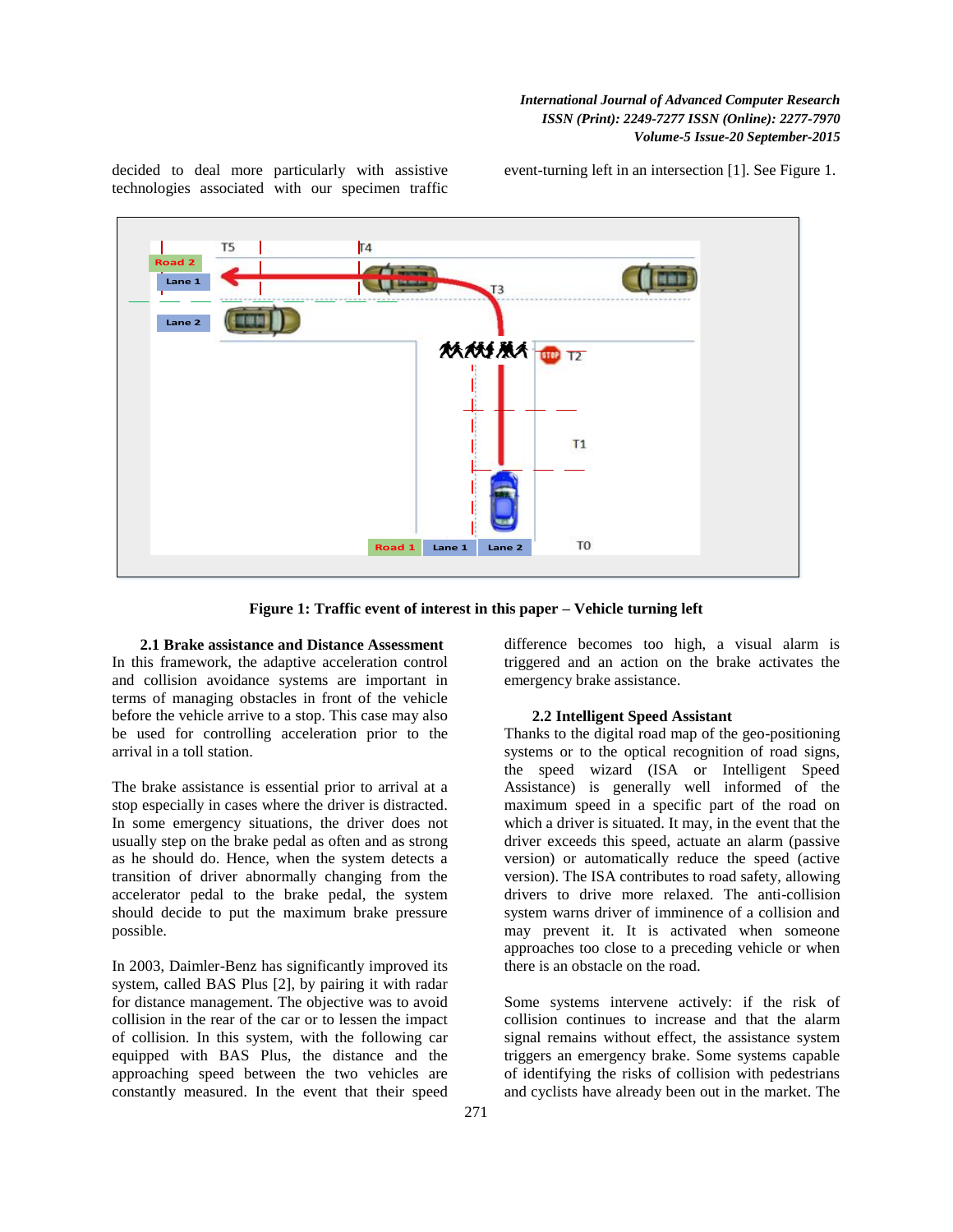adaptive speed regulator (ACC or Adaptive Cruise Control) take notes of the vehicle in front and keeps a good distance for security purposes.

Twenty-one, twenty-two … the rule of two seconds is not always easy to enforce, particularly on the highway when everyone brakes, accelerates, and changes lane. The acceleration control is in charge of this mission. When the safety distance becomes insufficient, the system intervenes: depending on the manufacturer"s version, the speed regulator automatically brakes the car or warns the driver until the distance becomes sufficient again.

## **2.3 The Crossing Assistant**

The Crossing Assistance "Go No Go": The BMW"s experimental system prevents the driver from pass turning to the left by cutting off another road user. BMW develops a system to assist in crossing intersection [3]. For the time being, this system treats only the case where the driver is trying to turn left by passing through a lane for vehicles in the opposite direction. The system uses the data from the GPS and a camera to locate the road intersection and automatically brakes the car when a vehicle (car, truck or motorcycle) arrives from the opposite direction. This is made possible through the use of three laser radars. The device operates only up to 10 km/h.

#### **2.4 Natural Voice Assistant**

**Natural Voice Guide**: The natural voice guide is a means of danger prevention; the voice support is for a better preparation and attention before and during going to the crossing zone. With a robotic voice telling the driver to prepare to turn left in 400 meters, such scheme is not very enticing to a lot of drivers. However, with natural voice associated with a navigation system, preparing to turn left after a mark becomes more interesting. It thus improves the current GPS and could be triggered in some situations depending on the result of the fusion of information (GPS, road, intra-vehicular, medical and other) and provides assistance to the distracted or sick driver or to one who does not comply with certain rules of good road conduct. Siri is an assistance voice system integrated in Apple phones. This interests General Motors which just announced that it would integrate it into some of its vehicles.

#### 1 https://www.apple.com/ca/ios/siri/

To start with, it would have Chevrolet Spark and Sonic LZ and RS in the United States which will have the personal assistant system. Here, the driver just keeps eyes on the road and both hands on the steering wheel because he activates different functionalities of his iPhone through voice. In France, the manufacturer provides the integration of such system on Aveo and Cruz in 2013.

[4] announced that its Assistance Wizard will work from the information system MyLink, which equips several models of the Chevrolet series, and that it is necessary to have an iPhone compatible with operating system IOS 6. The drivers equipped with the system may therefore use their iPhone in "eyes free" mode which will enable them to activate all the features of their phone through voice. All the driver has to do is to connect to the car's Bluetooth and to activate the key to voice synthesis from the steering wheel. For future users, making phone calls, listening to music and transitioning music source between radio and an iTunes file, listening to and even dictating texts, all these and more will be activated using voice commands. Hence, there is no doubt that these options will delight the many fans of the Apple technology. It is, however, worth asking if this new gadget will not be a distraction to the driver's vigilance given the fact that the IPhone once connected to the system will not have a lit screen which would enable the driver to focus his attention on the road.

## **2.5 Urban Intelligent Assistant**

Urban Intelligent Assist is another ongoing research project by Audi [5, 6]. The project aims at finding technologies that can help reduce traffic congestion, improve safety, and reduce stress on drivers. According to Mario Tippelhoffer, chief engineer of Audi, "We are developing applets for smartphone which help you plan your trips before you enter in your vehicle". The team of USC (University of Southern California, USA) collects data from multiple sources of predictive information for the drivers using the suite of Audi driver center applications for urban navigation.

The application Fusion Assist is a new application designed to help drivers to get the speed and the timetable needed to get smoothly into the surrounding traffic, giving them a target speed on the instrument panel and the green LEDs in the mirror telling them that it is time to merge into the traffic.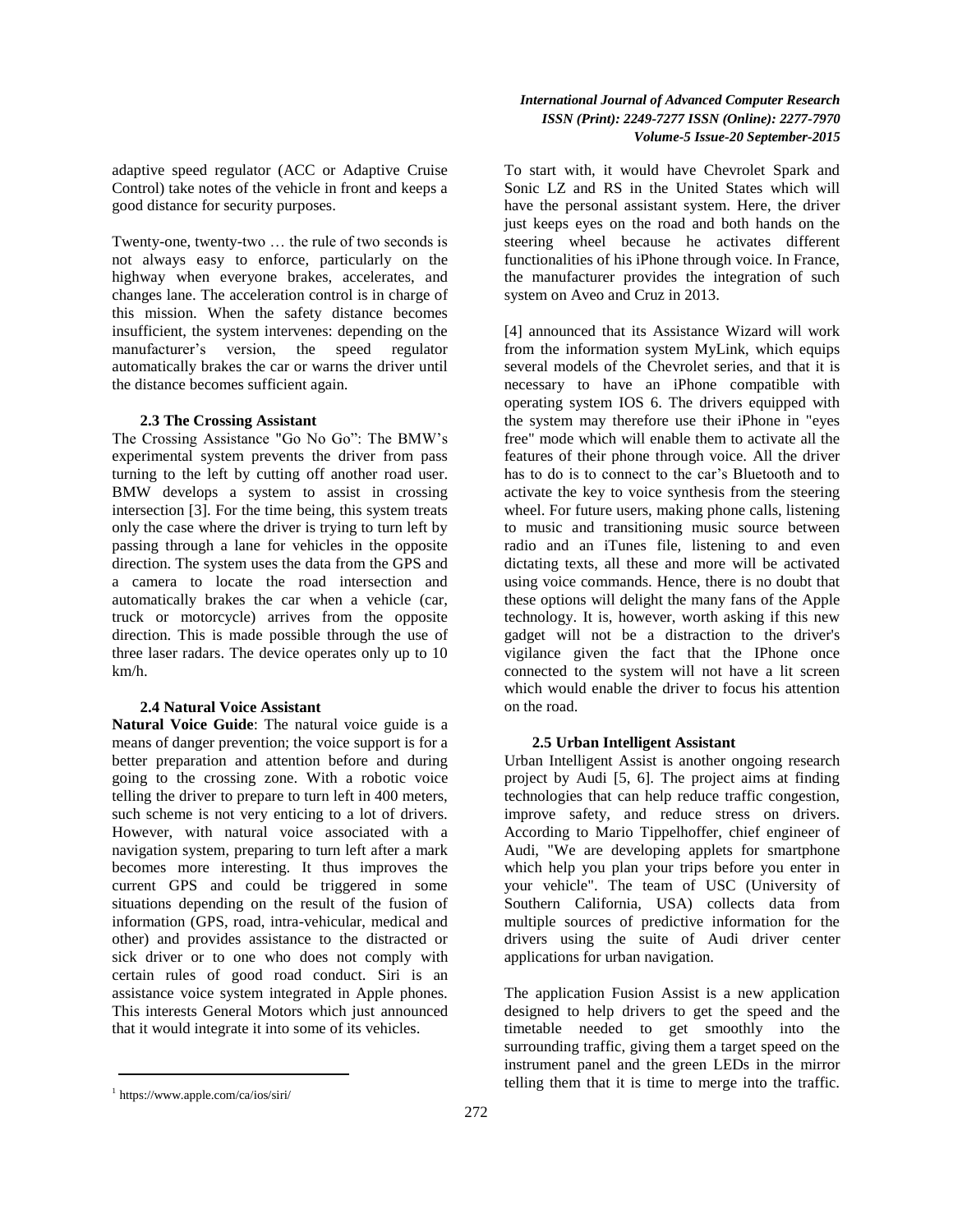To do this, the system acquires the necessary information on the vehicle"s surrounding using a combination of video cameras and radar, said Tippelhofer. "We have some really sophisticated sensors which can monitor 360 degrees around the vehicle," he said. The application Attention Guard focuses on the problem of driver distraction, using cameras which monitors the driver and gives alert to regain driver"s attention if the same is not focused on driving. The aim is to bring the driver back to his driving task.

#### **2.6 Observation and Discussion**

Most of the technologies cited above are important. However, most of the assistance systems are systems of perception, of alert or of very simple commands which are attached to one or two sensors only. There is not even a use of information concerning environmental context. There is not even use of the user profile and its current status. There is no even sharing of modalities (such as voice synthesis for example) because the products and software of each OEM or designer are often closed to proprietary constraints. There is no checking vis-à-vis of the Highway Code (ideal driving) to avoid putting the driver in danger. Some of these weaknesses will be addressed by our work. We intend to consider the context of the driver, of the vehicle and of the environment [7] in determining the kind of assistance we will provide the vehicular driver.

## **Table 1: Types of driver assistance provided by different vehicle manufacturers**

| <b>Audience</b> | <b>Technology</b> | <b>Manufacturers</b> |  |
|-----------------|-------------------|----------------------|--|
| Park            | Reversing         | All                  |  |
|                 | camera,           |                      |  |
|                 | Ultrasound        |                      |  |
| Emergency       | Pedal sensor      | Daimler-Benz,        |  |
| <b>Braking</b>  |                   | Renault              |  |
| Anti-collision  | Camera,           | Honda, VW, Ford,     |  |
| System          | Radar             | Fiat                 |  |
| Cruise Control  | Butterfly $+$     | BMW, Mercedes,       |  |
| (Adaptive)      | $GPS +$           | Renault              |  |
|                 | Traffic           |                      |  |
| Alert line      | <b>Infrared</b>   | PSA, LandRover       |  |
| crossing        | camera            |                      |  |
| Night vision /  | Night             | Mercedes, PSA        |  |
| Headlights/     | camera,           |                      |  |
| Animals         | Headlights        |                      |  |
| detection       |                   |                      |  |
| Detection of    | Driver's          | General Motors,      |  |
| drowsiness      | vision,           | PSA                  |  |
|                 | Ultrasound        |                      |  |

| <b>International Journal of Advanced Computer Research</b>     |
|----------------------------------------------------------------|
| <i>ISSN</i> (Print): 2249-7277 <i>ISSN</i> (Online): 2277-7970 |
| Volume-5 Issue-20 September-2015                               |

| Audience           | <b>Technology</b> | <b>Manufacturers</b> |  |
|--------------------|-------------------|----------------------|--|
| Emergency call     | Phone             | Audi                 |  |
| (smartApp)         |                   |                      |  |
| Side monitoring    | Camera,           | LandRover            |  |
|                    | ultrasound        |                      |  |
| Intersection (case | Radar.            | <b>BMW</b>           |  |
| lanes prohibition) | Camera, GPS       |                      |  |
| Insertion into the | GPS, Radar,       | Audi                 |  |
| traffic            | Camera            |                      |  |
| Voice guide        | GPS.              | Audi, General        |  |
| (natural           | Sensors.          | Motors(Apple         |  |
| language)          | Voice             | SIRI)                |  |
|                    | synthesis         |                      |  |

# **3. The Proposed Architecture Assistance**

We propose to model and develop all or part of the following architecture (see Figure 2). The architectural model proposed in this study corresponds to a multi-audience approach. The input and output modalities (see components represented by blue rectangles) connected and even form parts of the environment (golden block at the bottom) allow for a preventive type of assistance to prepare a driver to manage a situation or to aid the driver in a certain type of situation (see components represented by pink rectangles). The overall analysis or fusion of the situation is done components shown in green rectangles.

The functionalities provided by the architecture are of various forms of assistance:

- *Preventive Assistance*: Here, there is no direct interaction with the situation. The goal is simply to prepare the driver by giving him the adapted information. The level of information in this sense should not be a cause for "overstress". The objective is to implement this condition by performing an overload/accuracy of information of GPS type. It is mainly a guide developed based on a priori knowledge of the situation (potential risks, ongoing development in the area and its specificity).
- *Information Support***:** This second level corresponds to assistance in direct approach to the zone. It is meant to give routine type information to the driver. These are mainly reminders on the checks and controls to be performed with reference to the driver"s environment.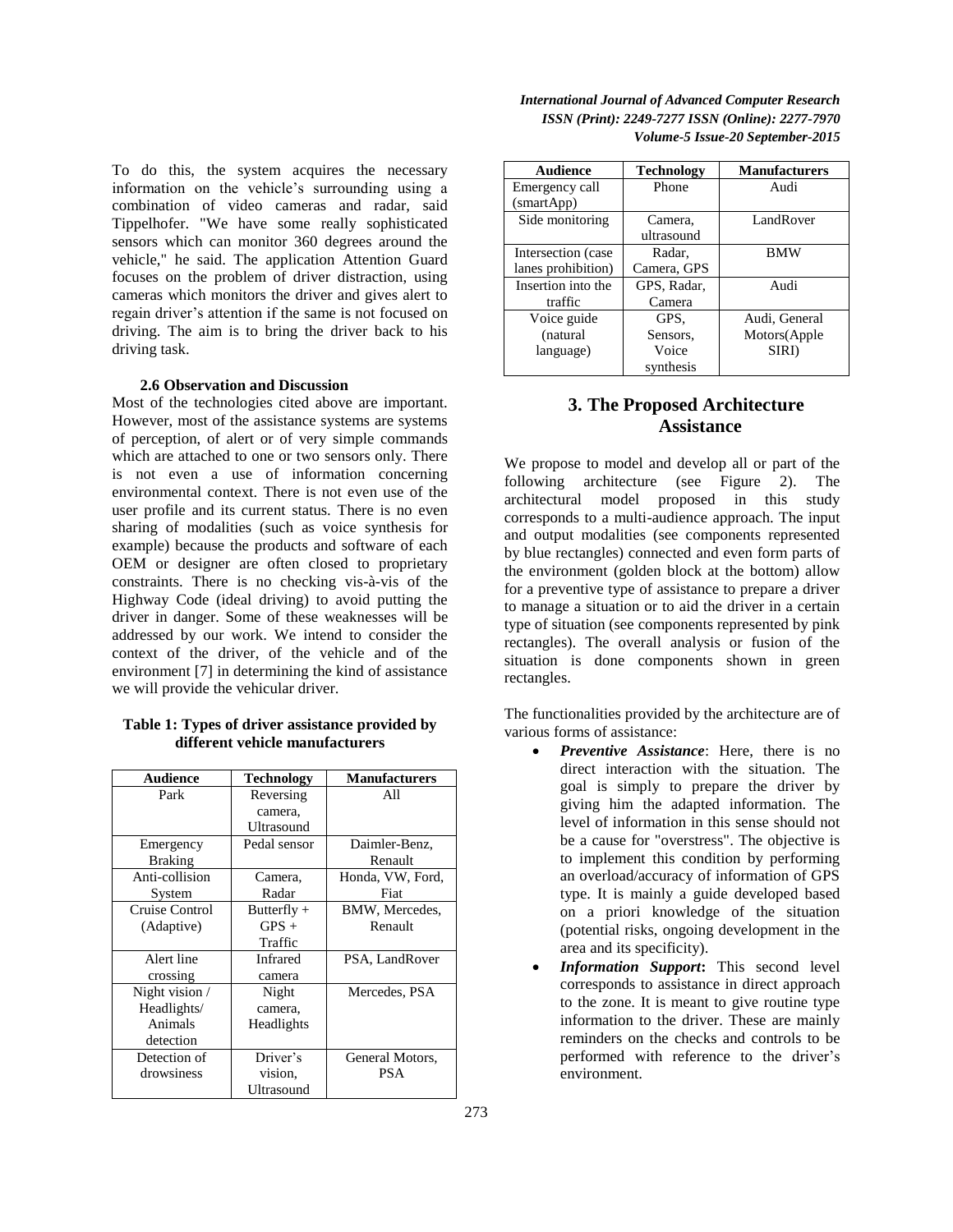*Assistance:* This level can be considered as a driver aid. It is the activated automatic processes to verify controls and proceed with corrective measures, if needed (e.g. corrective measures or guide when driver is over-speeding, etc.).

The driving model is the modelling of road environment and rules of conduct for different situations based on various different contexts. We have used an ontological approach for modelling the automobile domain knowledge in order to put in place a common conceptual language between the driver and the assistance system.



## **4. The Driving Model**

**Figure 2: Architecture design with customization**

#### **4.1 The Basics of Ontology**

Ontology is the whole structure of concepts and the relations representing the meaning of a given domain. It is studied in the field of artificial intelligence, and allows the representation of knowledge, and it is also used in the semantic web. In effect, there are several definitions or meanings attributed to this concept. The definitions the most common are those of [8], [9], and [10]. The first definition of the ontology in the field of informatics is proposed by [8] as they define ontology as: "the terms and the basic relationship with the vocabulary of a domain as well as the rules for combining terms and relations in order to define extensions of such vocabulary". In 1993, Gruber proposed the definition most cited, it defines ontology as: "an explicit specification of a conceptualization" [9]. [10] refines the definition of Gruber in considering ontologies as partial and formal specifications of a conceptualization. Ontologies are formal because they are expressed as formalism with formal semantics. They are partial because a conceptualization cannot always be fully formalized in such a framework, given the fact of ambiguities or of the fact that no representation of their semantics exist in the language of chosen representation.

The use of ontologies in the modelling of accident black spots situations in transport [11] and on assistance on search of data [12] shall take a significant boom because the contribution of semantic web to the realization of systems allows for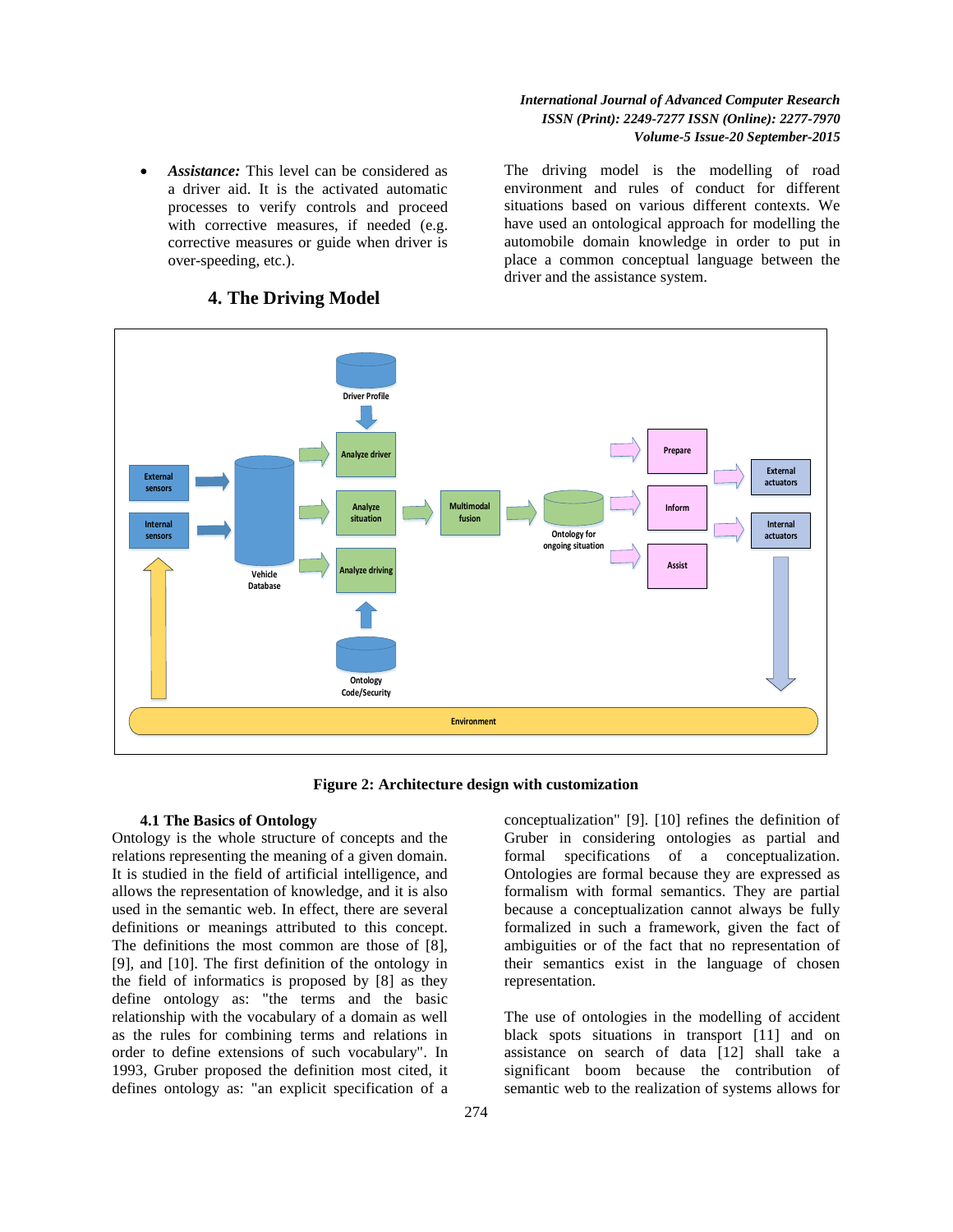the development of architectures with distributed components in the network and the quality of the expert knowledge and reasoning to be integrated into the systems. [13] uses ontology in modelling an Intelligent Driver Assistance System (I-DAS) for Vehicle Safety.

The need to develop ontology is very varied and depends on the application domain; we cite a number of them, including:

- *The domain knowledge*: Ontologies allow the modelling of knowledge in a particular area, in which operates the system to develop.
- *The communication*: ontologies provide a reliable and heterogeneous communication between people and machines (software agents or organizations) the fact that it allows one to put in place a language or a common conceptual vocabulary.
- *Interoperability*: the explicit representation of knowledge in a given domain in the form of ontology allows one for greater reuse, a broader sharing and a more extended interoperability.
- *The aid for specification of systems***:** The conceptual representation of the elements of a domain allows systems to achieve logical reasoning, called inferences, and to come up with conclusions capable of helping users or managers in his decisions.
- *The indexing and searching of information*: In the semantic web, ontologies are used to describe the resources used. This allows greater precision in search results or in assignment of resources.

There are four types of components to formalize knowledge embedded in ontology, namely: the classes, the relations, the axioms and the instances.

- The *classes of concepts* are a set of words representing an abstract idea or a class of tangible objects.
- The *relation* represents a type of interaction between the concepts of a domain.
- The *axioms* are for structuring of sentences which are always true.
- The *instances* are used to represent the elements.

#### **4.2 Representation of Road Environment**

## *International Journal of Advanced Computer Research ISSN (Print): 2249-7277 ISSN (Online): 2277-7970 Volume-5 Issue-20 September-2015*

We have built a knowledge base to represent the environment of the road domain. This database is ontology to describe an automobile. The hierarchy of concepts is a tree of subsumption calculated according to the degree of restriction specified by the axioms of the concept. A concept C1 is subsumed by concept C2 if and only if all the instances of C1 are also instances of C2. A universal concept "Thing", which generalized all root concepts of different hierarchies of concepts, can be used to form a single global hierarchy, in order to avoid isolated concepts.

Figure 3 represents the four main concepts describing the set of data related to the automobile domain.



**Figure 3: Ontology for vehicle**

Figure 4 represents the class of the concept 'Roads' and its sub-classes of concepts that represent the different types of road. Under each type, we found roads as instances; each instance has properties that distinguish it from other forums such as the name of the route, the number of lanes on the road etc. The vehicle has a relationship with the road to indicate its location. As shown, we have the relation 'isLocated' which connects 'Car\_1' and 'CityRoad\_1', which is to say that the automobile is located at city road 1.



**Figure 4: The concept "Roads"**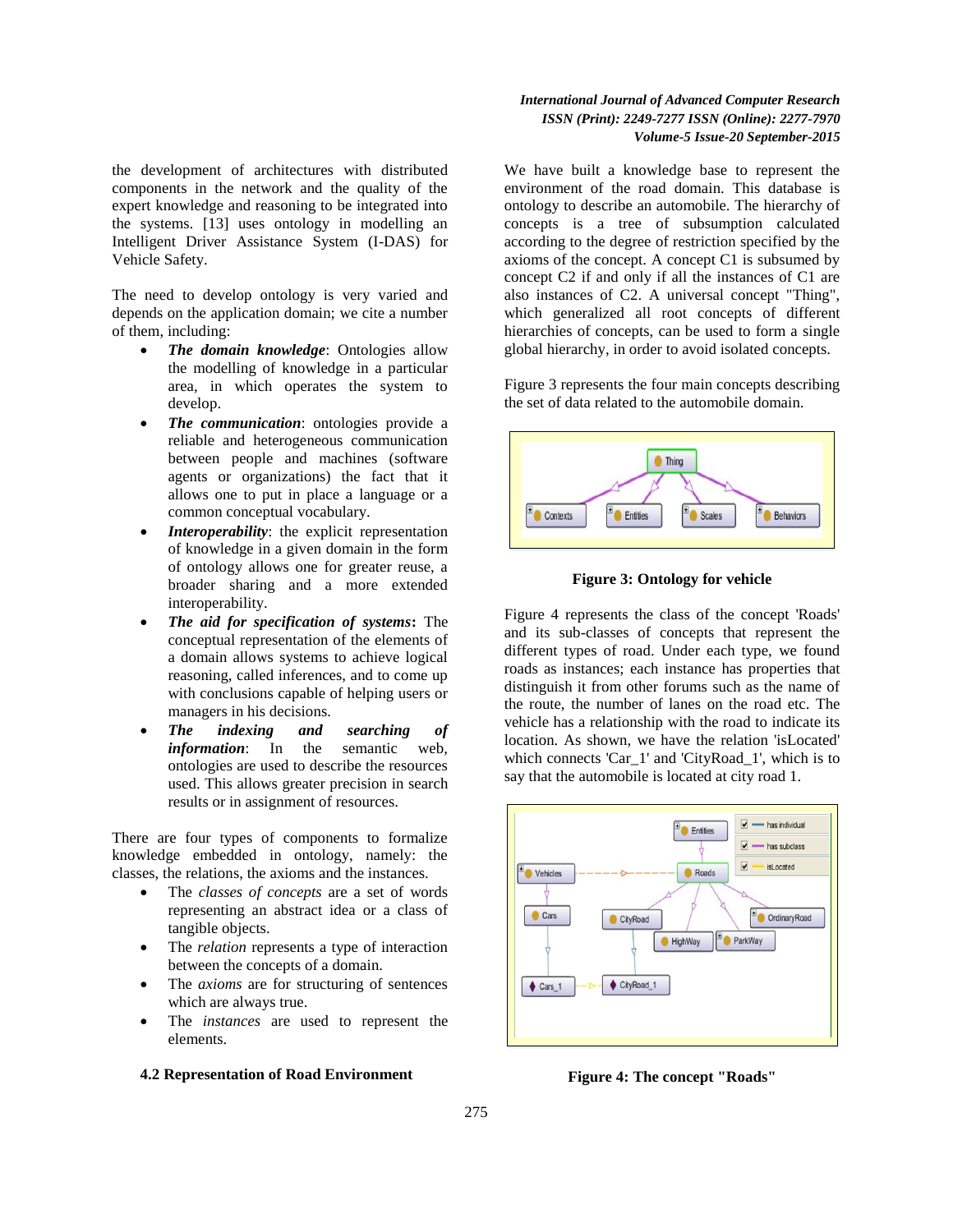Vehicle is a main entity that is found in the field "road". Figure 5 shows the sub-concept "Vehicles". Its sub-classes (automobiles, motorcycles, cars, etc.) represent the various types of this entity, and the relations that connect them with other concepts. The vehicles are represented with instances in the figure. 'Car' is an instance having its own entities.

The class of the concept 'Obstacles' is shown in Figure 6. It is the parent class of the two sub-classes 'hasObsSameLane' (i.e. obstacle in the same lane) and 'hasObsDifferentLane' (i.e. obstacle in different lane) which represent respectively all the obstacles that are found in the same traffic lane and in the opposite direction. An obstacle may be a vehicle, a stop, a tree, etc.



**Figure 5: The concept "Vehicles"**





Figure 7 shows the class "Behaviors" which describes the actions that can be done with vehicles.

## *International Journal of Advanced Computer Research ISSN (Print): 2249-7277 ISSN (Online): 2277-7970 Volume-5 Issue-20 September-2015*

These behaviors are classified into 4 types (monitor, maneuver, manage and go). The relationship 'hasBehavior' represented by the orange arrow connects the concept 'vehicles' with the concept 'behaviors' to indicate what action to take in each driving situation, for example, 'Driver' 'hasBehavior' 'Overtake'.

Figure 8 shows the class of the concept 'Contexts' which describes the different contexts that we can find in a vehicle (safety, danger, etc.). For example, under the class 'dangers', there are various types of danger (telephone, fatigue, alcohol, and speed).



**Figure 7: Sub-classes of the concept "Behaviors"**



**Figure 8: Sub-classes of the concept "Contexts"**

#### **4.3 Representation of Driving Rules**

We have represented the rules of driving in the form of a set of rules SWRL 2 (Semantic Web Rule Language). See Figure 9. Each rule has two parts: the pre-condition and the post-condition. The precondition describes the state of the vehicle relative to driving context. The post-condition, on the other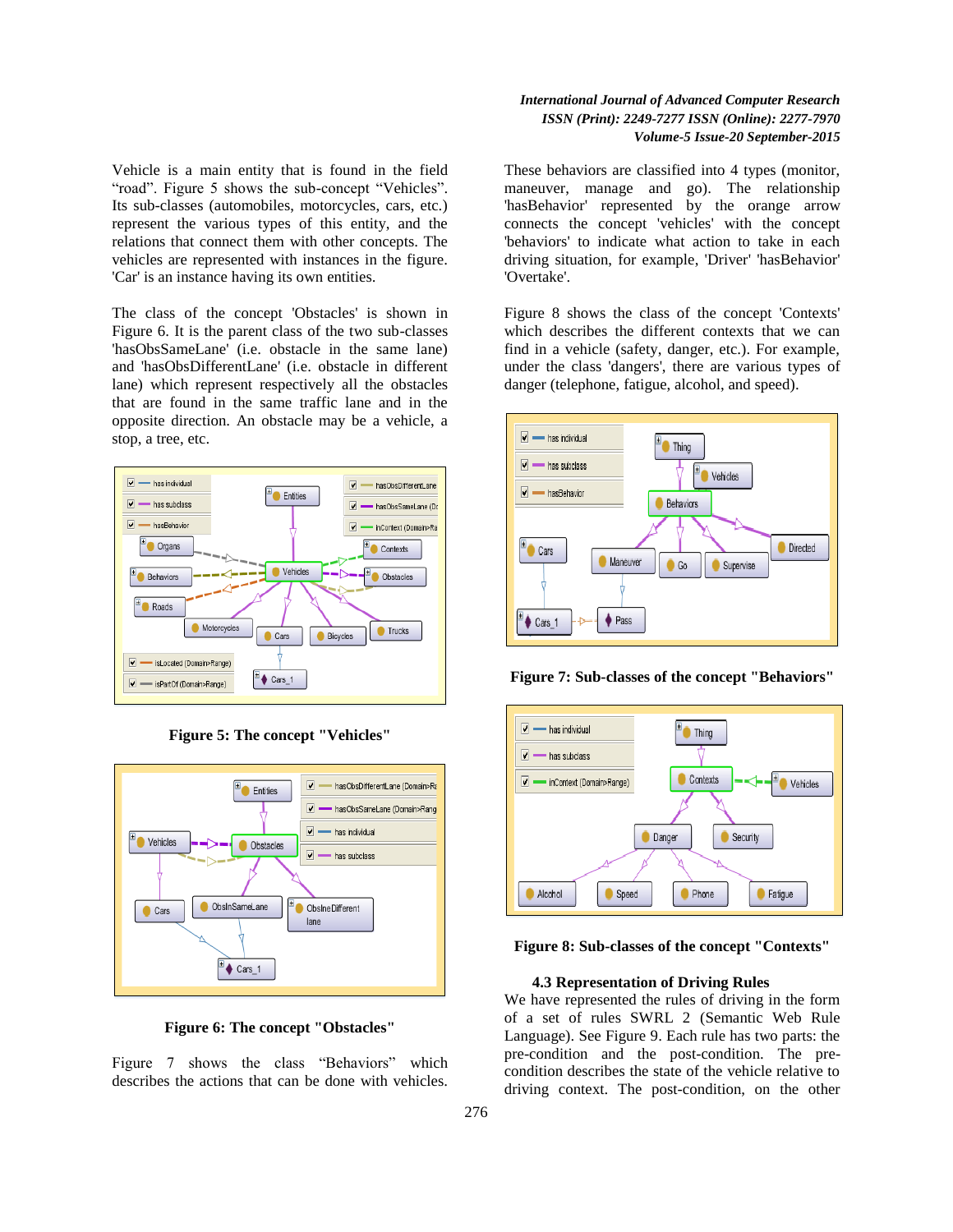hand, is a command or an information message. Consider for example, Rule 6 in the figure states that: There is a concept called 'Obstacle'. 'Stop' is an obstacle. Such obstacle is located on the road. There is a concept called "Vehicle". An automobile is a vehicle. Such vehicle is located on the road. The road

is of type urban road. The vehicle and the obstacle are both located on the same lane. The vehicle is found to have an average speed. The vehicle's distance from the obstacle is medium. Therefore the "Behavior" suggested on the vehicle is to Slow Down.

rule1: (?I\_Vehicle1 rdf:type ns:Cars) (?I\_Vehicle1 ns:isLocated ?I\_Road) (?I\_Road rdf:type ns:CityRoad)<br>(?I\_Vehicle1 ns:haslane 1) (?I\_obstacle1 rdf:type ns:ObsInSamelane) (?I\_obstacle1 ns:isLocated ?I\_Road)<br>(?I\_obstacle1 rule2: (?I\_Vehicle1 rdf:type ns:Cars) (?I\_Vehicle1 ns:isLocated ?I\_Road) (?I\_Road rdf:type ns:CityRoad)<br>(?I\_Vehicle1 ns:haslane 1) (?I\_obstacle1 rdf:type ns:ObsInSameLane) (?I\_obstacle1 ns:isLocated ?I\_Road)<br>(?I\_obstacle1 .<br>rule3: (?I\_vehicle1 rdf:type ns:Cars) (?I\_vehicule1 ns:isLocated ?I\_Road) (?I\_Road rdf:type ns:CityRoad)<br>(?I\_vehicle1 ns:haslane 1) (?I\_obstacle1 rdf:type ns:ObsInSameLane) (?I\_obstacle1 ns:isLocated ?I\_Road)<br>(?I\_obsta rule4: (?I\_Vehicle1 rdf:type ns:Cars) (?I\_Vehicle1 ns:isLocated ?I\_Road) (?I\_Road rdf:type ns:CityRoad)<br>(?I\_Vehicle1 ns:haslane 1) (?I\_obstacle1 rdf:type ns:ObsInSameLane) (?I\_obstacle1 ns:isLocated ?I\_Road)<br>(?I\_obstacle1 view. State of the state of the state of the state of the state of the state of the state of the state of the c<br>(?I\_vehicle1 ns:haslane 1) (?I\_obstacle1 rdf:type ns:obsInSameLane) (?I\_Road rdf:type ns:Stop)<br>(?I\_obstacle1 n rule6: (?I\_vehicle1 rdf:type ns:Cars) (?I\_vehicle1 ns:isLocated?I\_Road) (?I\_Road rdf:type ns:CityRoad)<br>(?I\_vehicle1 ns:haslane 1) (?I\_obstacle1 rdf:type ns:ObsInSameLane) (?I\_obstacle1 rdf:type ns:Stop)<br>(?I\_obstacle1 ns:ha

#### **Figure 9: Representation of rules of driving**

In Figure 10, we show a sample situation of obstacle avoidance in the case where there is just one obstacle:



#### **Figure 10: Rule of driving in the obstacle avoidance situation**

Consider the rule of driving in obstacle avoidance situation, shown in Figure 10, as applied to a driving situation shown in Figure 11.

- A vehicle (I\_Vehicule1) is being driven on a road.
- The vehicle (I\_Vehicule1) is of type automobile (the orange car).
- The road (I\_Route) is an urban road
- The vehicle (I\_Vehicule1) is rolling in lane 1
- An obstacle (I\_obstacle1) exists in the same road and in the same direction, (the green car)
- The vehicle (I\_Vehicule1) is traveling with an average speed relative to the speed of the obstacle (I\_obstacle1) which is 'slow'
- The distance between the obstacle and the vehicle is Average \_ the vehicle must have behaviour as 'Change lane'.



## **Figure 11 : Sample simulation for obstacle avoidance situation**

## **4.4 Turn Left in an Intersection**

The following table describes the rules of Turn Left at each step T as shown in the Table 2.

The explanation for each step in Table 2 is explained below:

 In step T0, we verify the location of the vehicle in the road and its distance from the stop signal. If this distance is far, we display a message to the driver to prepare for Turn Left situation.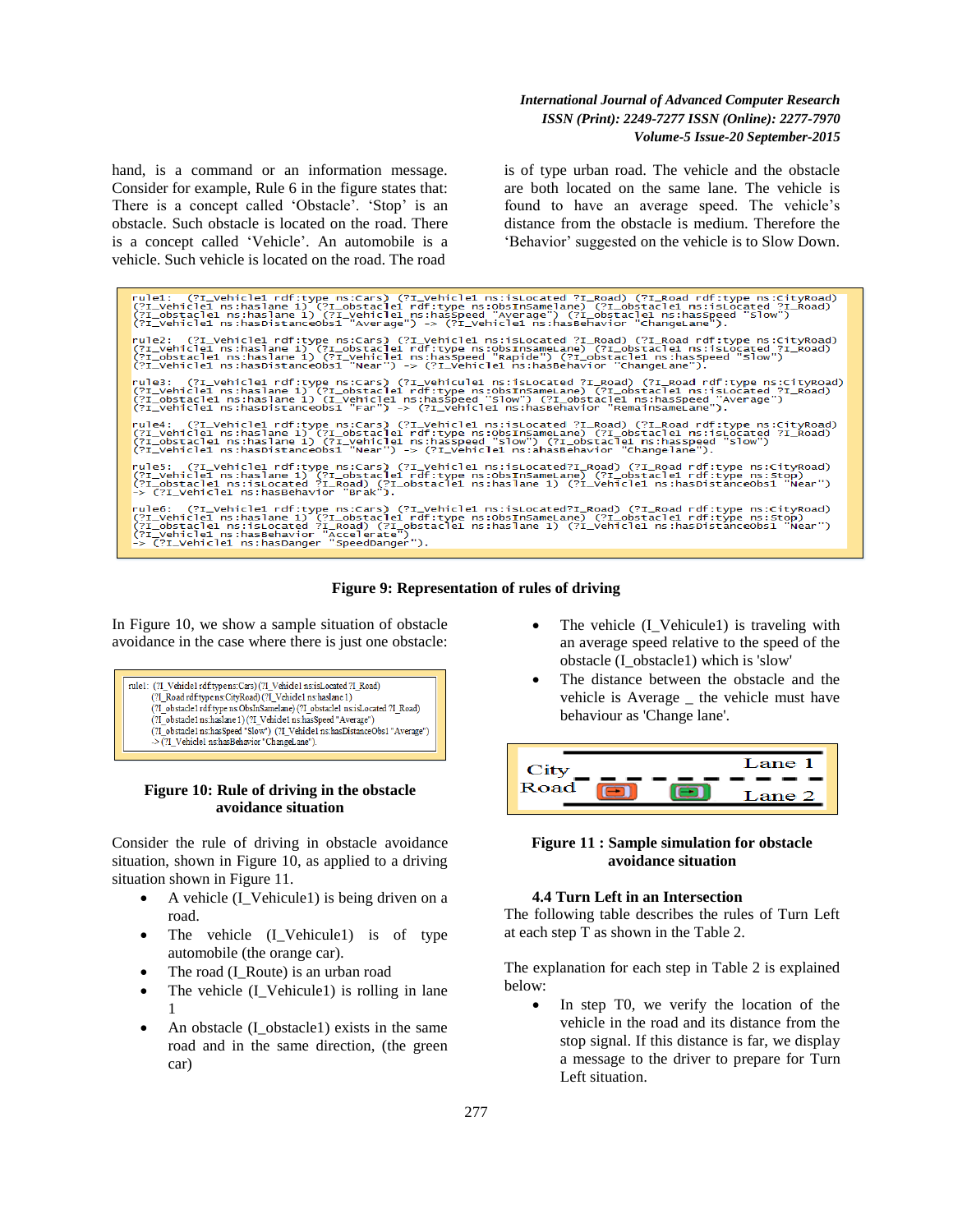In step T1, we check if the stop signal is in the same direction as the vehicle. We then verify the distance between the two. If the distance is average, we inform the driver to prepare to stop.

 When the distance between the car and the stop signal is 'near' (between T1 and T2) then it sends a message to the driver to slow down. If the driver does not react accordingly, for example instead of braking it accelerated, in this case the system displays an alert message.

- In step T2, if the vehicle stops at the stop signal, then the system displays a message to the driver to look to the right and then to the left.
- X In T3, we verify the distance between the vehicle driver and the vehicles that circulate in the second route. If the distance is far then we send driver the message to "turn left ".

| <b>Step</b>    | <b>States</b>                                                                                                                                                                                             | <b>Rules</b>                                  | Command      | <b>Message</b>                                                                                                                                  |
|----------------|-----------------------------------------------------------------------------------------------------------------------------------------------------------------------------------------------------------|-----------------------------------------------|--------------|-------------------------------------------------------------------------------------------------------------------------------------------------|
| T0             | • Vehicle (I_Vehicule1) located at urban road<br>(I Route)<br>• Stop sign located at urban roadway (I Route)<br>• Stop sign (I_Obstacle1) located after pizzeria<br>The stop is far away from the vehicle | R <sub>1</sub> - Context:<br>natural guidance |              | After the pizzeria, there is<br>a stop then you must turn<br>left. Please look well at<br>the right, then look at the<br>left before proceeding |
|                | • There is intersection of type T                                                                                                                                                                         |                                               |              |                                                                                                                                                 |
| T1             | • Vehicle in lane 1<br>• Stop in lane $1$<br>The distance between vehicle and stop is<br>"average"                                                                                                        | R1-Context:<br>braking                        |              | You are near the stop<br>signal.                                                                                                                |
| $T1-T2$        | • The distance between vehicle<br>• and the stop is "near"<br>• The distance between vehicle<br>and the stop is "near"<br>• The vehicle accelerates                                                       | R5-Context:<br>braking                        | <b>Brake</b> |                                                                                                                                                 |
| T2             | • The vehicle stopped at the stop                                                                                                                                                                         | R <sub>3</sub> - Context:<br>Turn Left        |              | Look to the right, then<br>look to the left                                                                                                     |
| T <sub>3</sub> | • Obstacle 2 in route 2 lane 1<br>• Obstacle 3 in route 2 lane 2<br>• Distance (vehicle, obstacle2) = far<br>• Distance (vehicle, obstacle3) = far                                                        | R <sub>4</sub> -Context:<br>Turn Left         | Turn left    |                                                                                                                                                 |

## **Table 2: Detailed Implementation of Turn Left Driving Situation**

# **5. Application in Vehicle Overtaking and Turning to the Left**

In a system that executes safe overtaking in an expressway, the context of the traffic environment would be accurately represented through the value obtained from various sensors. As shown in Figure 12, the following sensory equipment are needed: (i) multimode radar – detects vehicles at the back of the car; (ii) short-range radar – detects the vehicles that are tailing the vehicle in consideration; (iii) stereo multi-purpose camera and ultrasonic sensors – to detect obstacles at the sides of the vehicle in consideration and (iv) mid-range radar and infrared camera – to detect obstacles in front of the vehicle in consideration.

## **5.1 Application for the Turn Left Situation**

Two particularly interesting driving situations have captured our attention. This is the "turn left" and the overtaking on the multi-lane highway. Concerning the Turn Left situation (see Figure 13), the following modes of interaction are accounted for: (i) Detection of danger, (ii) Detection of STOP signal, (iii) Emergency braking, (iv) To help estimate the speeds of other vehicles, and (v) Detection of obstacles on the ground. Overtaking (see Figure 14) is particularly dangerous and requires strong attention and coordination of the driver on level perception (temporal and spatial), cognitive (analysis of the situation) and the actions to perform. The driver must monitor the two adjacent lanes, visualize other drivers and act safely.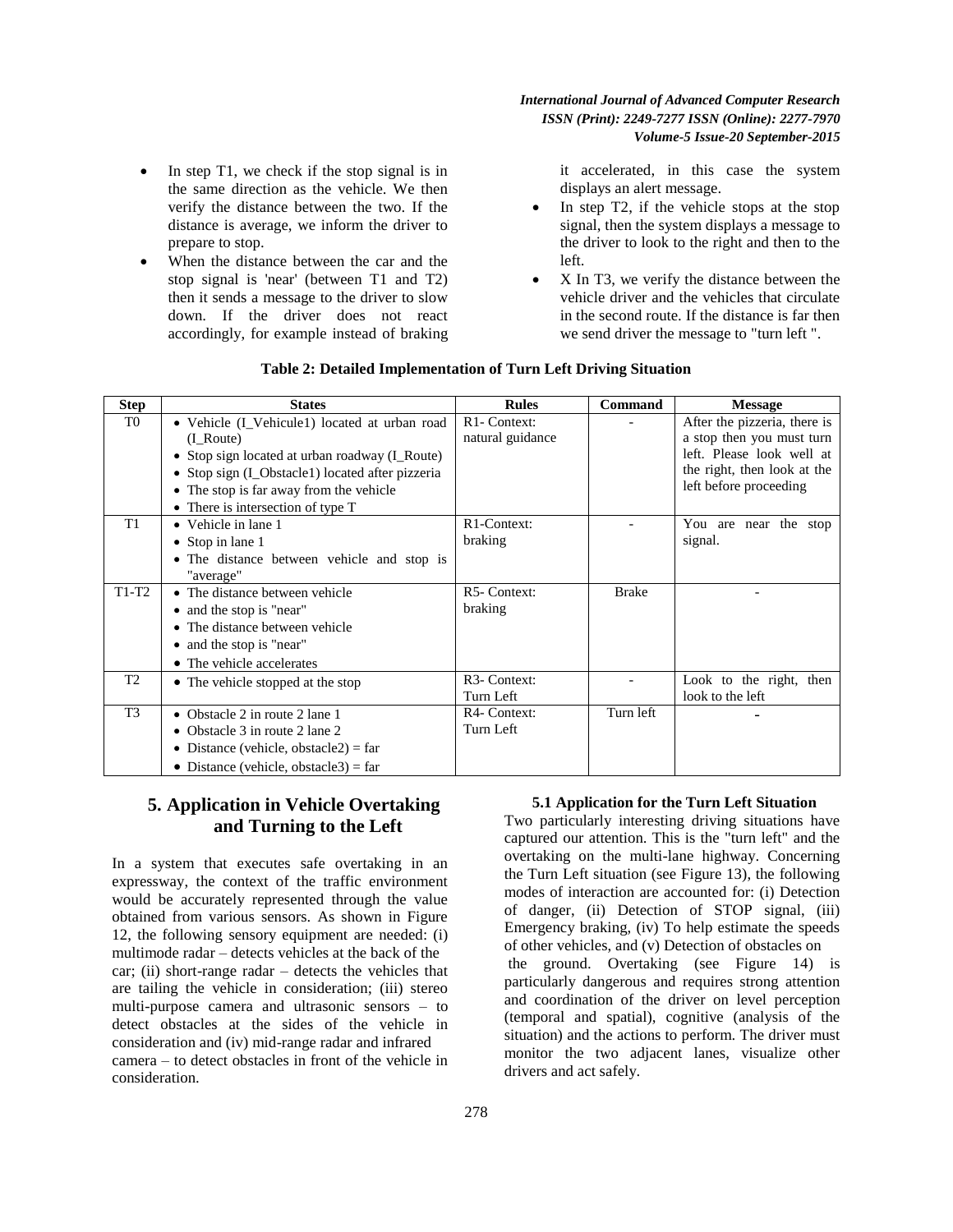

**Figure 12: Configuring sensors for detection during an overtake**



**Figure 13: The T intersection to two phases**



**Figure 14: Overtaking in a highway**

The Turn Left situation is shown on Figure 12 as defined by the Centre for Studies on networks, transport, urban planning and public constructions (CERTU). Maintaining functionality in two phases assumes that the vehicles turning to the left can be stuck in the intersection without interference from the flow of traffic turning to the right and the traffic turning to the left without blocking each other. When there is less number of vehicles turning left at each cycle then there will be possibility that a vehicle would be stuck in an intersection.

The number of vehicles that are turning left at each cycle depends on the number of cycles per hour and the duration of the cycle. If G denotes the number of vehicles turning left by hour, g is the number of vehicles turning to the left by cycle:  $g = G *$ Cy/3600. Table 3 gives the values of g rounded to the upper unit.

**Table 3: Relationship of number of vehicles turning left per hour and turning to the left by cycle**

|         | G  |     |     |     |     |     |         |
|---------|----|-----|-----|-----|-----|-----|---------|
| $C_{v}$ | 50 | 100 | 150 | 200 | 300 | 400 | 500     |
| 50      |    |     |     |     |     |     |         |
| 60      |    |     |     |     |     |     |         |
| 75      |    |     |     |     |     |     |         |
| 90      |    |     |     |     |     | 10  | $\circ$ |

## **5.2 Short Cycle=reducing the problems related to left-turn:**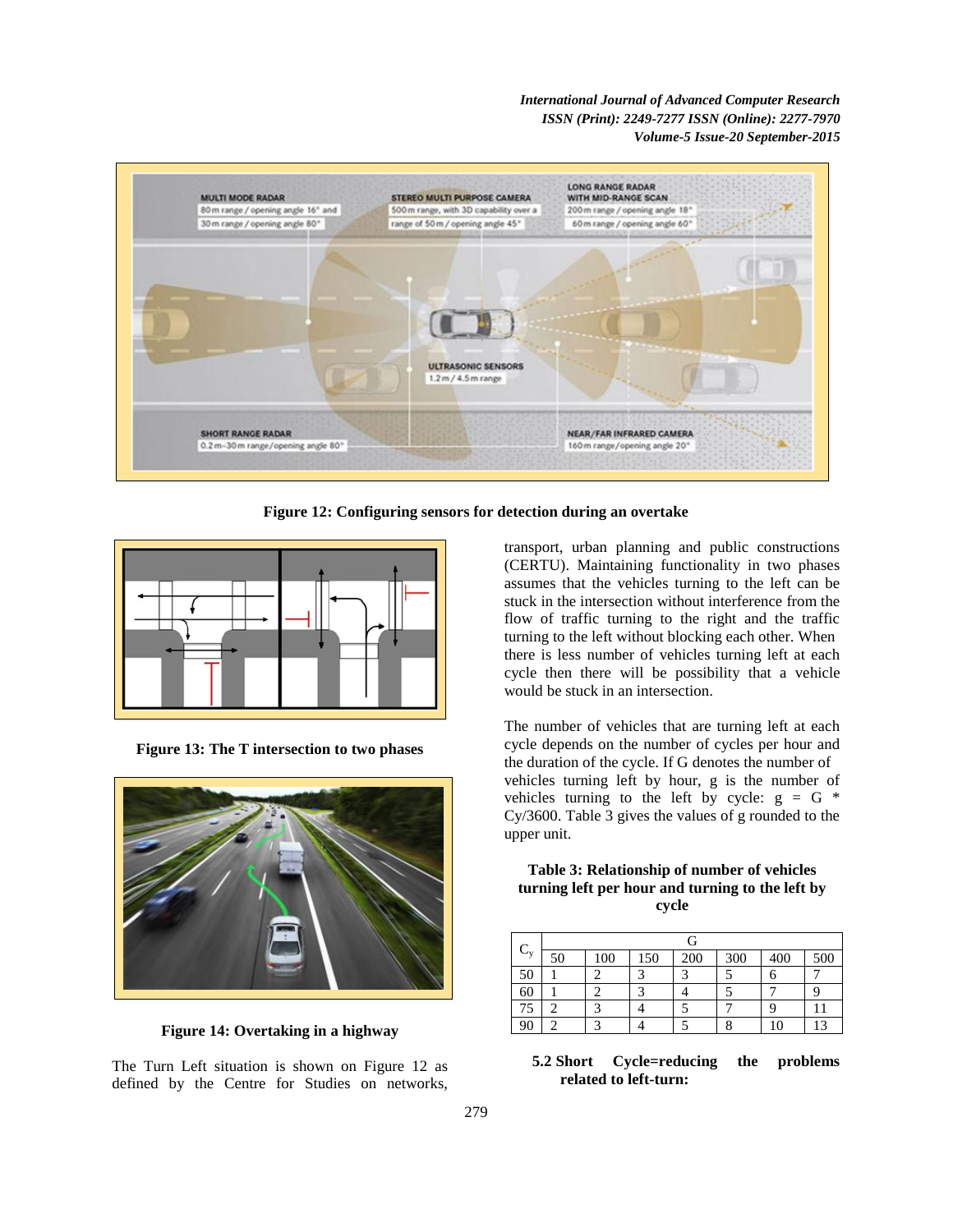A simple glance at Table 3 shows the need to operate on short cycles to ensure that a low number of vehicles get stuck in the intersection and thus reduce the discomfort for all those turning right and the adverse blockage of traffic for those turning to the left.

In the situation shown in Figure 15, the driver must pay particular attention to two traffic directions. In addition, the situation may be reduced into 5 or 6 steps:

- **Step 1**: The driver drives without constraint towards the direction of T intersection.
- **Step 2**: The driver is approaching the intersection and will notice the STOP sign. At this stage, the driver must begin to slow

## *International Journal of Advanced Computer Research ISSN (Print): 2249-7277 ISSN (Online): 2277-7970 Volume-5 Issue-20 September-2015*

down the vehicle. It may also be possible that other vehicles (considered as obstacles) are already slowing down or totally stopped in front of him.

- **Step 3**: The driver is stopped and well positioned at the level of the stop signal; the driver must assess the situation and decide whether to insert into the intersection traffic or not.
- **Step 4**: The driver inserts himself into the intersection traffic and crosses the lane 2 that is opposite to his direction.
- **Step 5**: The driver will be positioned parallel to and well centre in lane 1
- **Step 6**: The danger has been passed; the driver may now adapt his speed to the traffic density of his lane



**Figure 15: Shortening the Cycle for Turn Left Traffic**

#### **5.3 Turn Left as a Situation of Constraint**

The "Turn left" is a constraint situation. This is due to the following reasons:

- The decomposition of the scenario is more complex from a human point of view (many faculties sought, including the working memory) and also technical aspect requiring rigorous analysis of the driving situation as well as the human factors of the driver.
- It involves many environmental parameters such as driving in the city, the obstacles (other vehicles, signals, pedestrians, etc.).
- It requires internal sensors for the vehicle
- It may also require external sensors for the vehicle

The chosen scenario and the acquisition of data has thus been carried out on the different steps, following real life driving situation (see Figure 16) in a vehicle equipped with camera that is made possible by our university partner, CEREMH. The diagram demonstrates each action before the stop signal, in

It is identified as a situation posing a lot of difficulties for elderly people.

<sup>&</sup>lt;sup>2</sup>http://www.certu.fr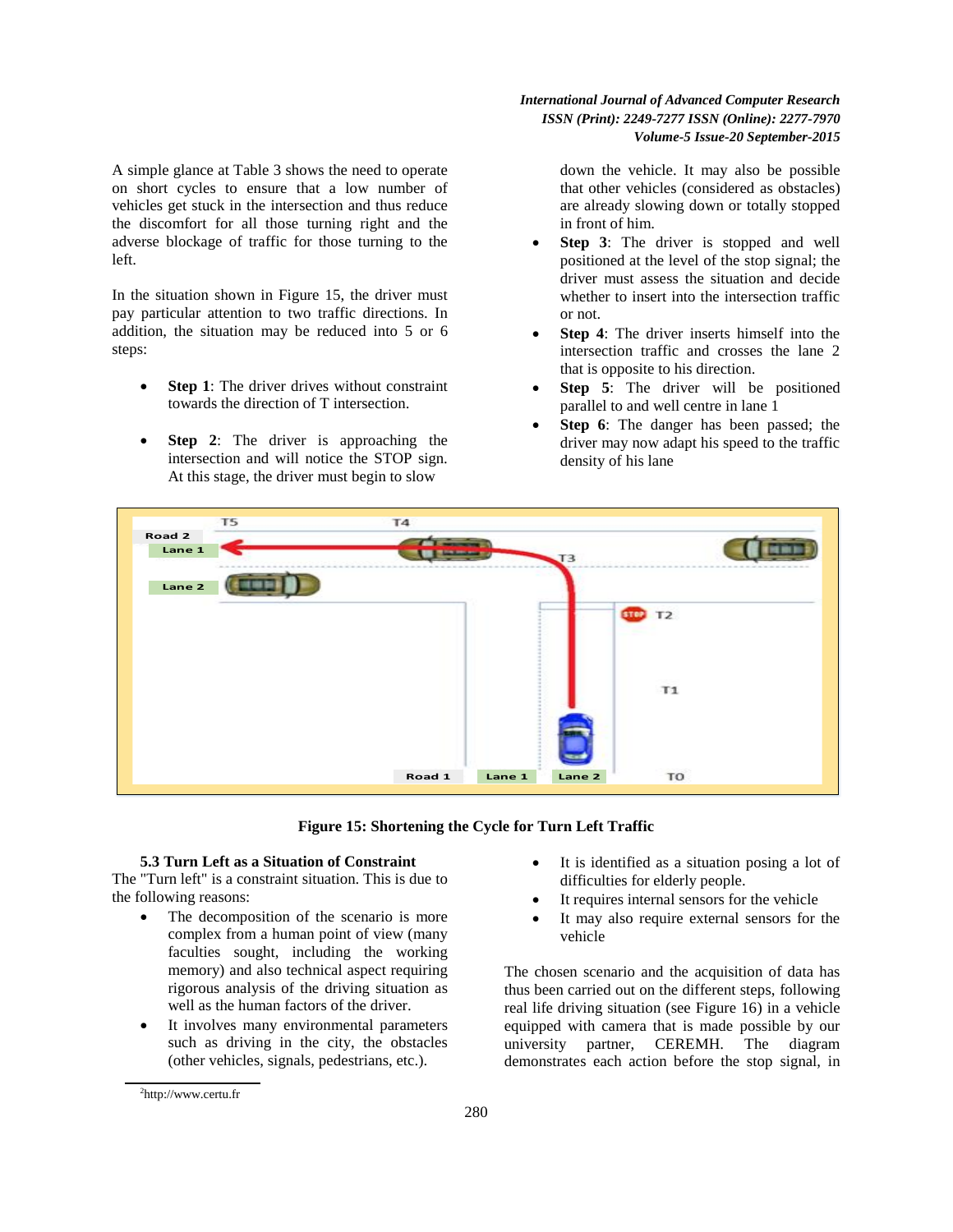front of the stop signal and after passing through the stop signal.



**Figure 16: Implemented Turn Left scenarios**

**5.4 Applying the Rules on Turn Left Situation** We will show examples of these rules and the result of the execution of each. Figure 17 shows the rule executed between steps T1 and T2. Here, a car is in the same road location as the obstacle (i.e. Stop sign). The distance between the two is "near". The system therefore invokes the behavior for the driver to 'Brake'.

| rule5: (?I Vehicle1 rdf:typens:Cars) (?I_Vehicle1 ns:isLocated ?I_Road) |
|-------------------------------------------------------------------------|
| (?I Road rdf:type ns:CityRoad) (?I_Vehicle1 ns:haslane 1)               |
| (?I obstacle1 rdf:typens:ObsInSameLane) (?I obstacle1 rdf:typens:Stop)  |
| (?I obstacle1 ns:isLocated ?I Road) (?I obstacle1 ns:haslane 1)         |
| (?I Vehicle1 nshasDistanceObs "Near")                                   |
| -> (?I Vehicle1 ns:hasBehavior "Brak")                                  |

**Figure 17: Driving rule on the context 'braking'**

The result of the execution of this rule is shown in Figure 18. This is the implemented program associated with the ontological model. In this specific case, the system suggests that the driver should step on brake/slow down.



## **Figure 18: Execution Result of rules "Context: Braking"**

And the rule that is enabled in the event that the driver does not govern himself well is presented in Figure 19. Here, the distance between the vehicle and the obstacle (i.e. Stop sign) is "near" and yet the driver behavior is "accelerating". The system invokes braking.



## **Figure 19: Rule of driving in the context "Braking with Assistance"**

Figure 20 describes the result of the execution of the rule cited in Figure 19. Here, the result says that danger due to speeding is imminent. An intervention is invoked.

| <terminated> Main (1) [Java Application] C:\Program Files\Java\jre1.8.0_40\bin\javaw.exe (25 juin 2015 16:29:04)<br/>1 obstacle détecté<br/>TAG<br/>vehicle   obstacle1   distanceObstacle1   behavior<br/>danger<br/>ns:Car 1   ns:Stop 1   "Near"^^w3:string   ns:Accelerate   ns:SpeedDanger</terminated> | $\boxplus$ Console $\boxtimes$ |
|--------------------------------------------------------------------------------------------------------------------------------------------------------------------------------------------------------------------------------------------------------------------------------------------------------------|--------------------------------|
|                                                                                                                                                                                                                                                                                                              |                                |
|                                                                                                                                                                                                                                                                                                              |                                |
|                                                                                                                                                                                                                                                                                                              |                                |
|                                                                                                                                                                                                                                                                                                              |                                |

## **Figure 19: Execution Result of rules "Context: Braking with Assistance"**

#### **5.5 Contribution of the System**

Our system considers the context of the vehicle, its position, its speed and the presence of obstacles (i.e. a vehicle, STOP sign, etc.) and the vehicle"s distance from the obstacle. Through the rule of the driving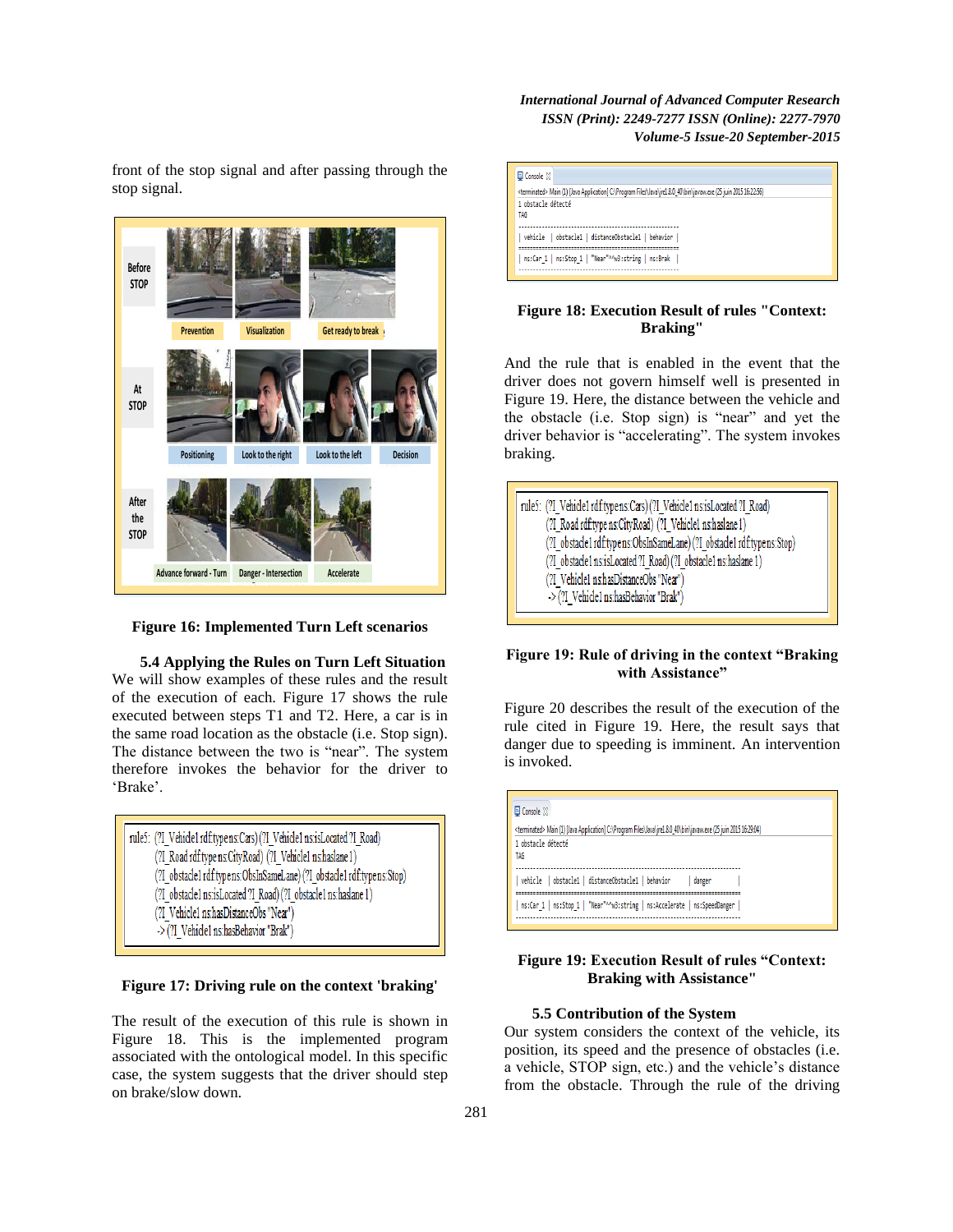invoke using ontology, our system is able to detect the situation and propose a visual/oral guide to the driver. It can also detect an incorrect situation and intervene actively to avoid the occurrence of a fatal accident. Our system uses the Turn Left situation as a base case. Other traffic cases will be considered afterwards.

## **6. Conclusion and Future Works**

In this paper, we have demonstrated how we have modeled the road environment with an ontological approach. We also have modeled the rules of driving in order to realize a driving assistance system. The objective of our work in this phase (phase 1) concerns about aiding the drivers to prepare and/or manage risky driving situations. There are many situations that may be described as risky situations. They all depend on the driver, the non-adaption of proper driving behavior in a zone or in an intersection, of bad expertise for a young driver, of limited traction or of bad use of driving assistance system.

Our proposition is to assist drivers by acting on accident prevention in the form of personalized advice when going into a certain area and on a driving approach before performing automatic driving task. The level of assistance is of three types: preventive assistance, information support and full assistance.

We have developed an architecture that is capable of capturing the driving context. Internal and external sensors will provide actual data that will be fed to the system. Based on the collected information and ontological information, such as rule of driving, we will be able to analyze the driving situation. Multimodal fusion and ontology are used to prepare, inform, and assist the driver to deal with the current driving situation. These suggested behaviors are meant that driver acts on them accordingly. In case of driver not acting properly, actuators may be activated to prevent an imminent vehicular accident from happening.

This paper presents the Turn Left situation as the first phase of our work. We study this particular situation in order to specify and test our assistance system. Here, a driver makes two tasks. He monitors other vehicles in the different lanes and directions while he assures proper driving behavior himself. Turning to

## *International Journal of Advanced Computer Research ISSN (Print): 2249-7277 ISSN (Online): 2277-7970 Volume-5 Issue-20 September-2015*

the left is often a dangerous situation. Our analysis of Turn Left situation has enabled us to define a dedicated ontology. Our modeling is accompanied by a bibliographic study of actual driving participant and the risks associated in the driving situation. Our proposed architecture integrates two modalities of assistance (visual and oral) to the driver.

Future works include the analysis of the context of the driver himself. This includes the profile of the driver (i.e. elderly, handicapped, young driver, driver who is not familiar with the road) and whether the driver is tired, fatigue, etc. Also in consideration is the mode by which the oral message will be delivered to the driver (i.e. male/female voice, volume adaptation based on the severity of the situation, etc.).

#### **References**

- [1] Ministry of Transportation, Government of Ontario, Canada. (2014, 9 July 2015). Changing Directions - Left Turns. Available: [http://www.mto.gov.on.ca/english/dandv/driver/h](http://www.mto.gov.on.ca/english/dandv/driver/handbook/section2.6.4.shtml) [andbook/section2.6.4.shtml.](http://www.mto.gov.on.ca/english/dandv/driver/handbook/section2.6.4.shtml)
- [2] Daimler-Benz. (2003). Bas Plus with Cross-Traffic Assist. Available: http://techcenter.mercedesbenz.com/en\_CA/bas\_ plus\_cross\_traffic\_assist/detail.html.
- [3] BMW. (2013). Journées Technologiques Bmw La Voiture Automatisé, C'est Pour Demain,. Available: http://automobile.challenges.fr/dossiers/2010121 4.LQA3485/journees-technologiques-bmw-lavoiture-automatisee-c-est-pour-demain.html.
- [4] GM. (2013). Available: http://www.caradisiac.com/Siri-le-systeme-dassistance-vocal-d-Apple-bientot-chez-General-Motors-82927.htm.
- [5] Audi. (2013 1). Available: http://articles.sae.org/11664/.
- [6] Audi. (2013 2). Available: http://www.audiusanews.com/newsrelease.do;jse ssionid=CFA91BA1FDB98213DBC0DD033103 A938?&id=2172&allImage=1&teaser=audiresear chers-four-u.s-universities-begin-worksolutions&mid=1.
- [7] S. Al-Sultan, A. Al-Bayatti and H. Zedan, "Context-Aware Driver Behavior Detection System in Intelligent Transportation Systems," IEEE Transactions on Vehicular Technology, vol. 62, pp. 4264 - 4275, 2013.
- [8] Neches, R., Fikes, R., Finin, T., Gruber, T., Patil, R.., Senator, T., et al. (1991) Enabling Technology for Knowledge Sharing. AI Magazine. pp. 36-56.